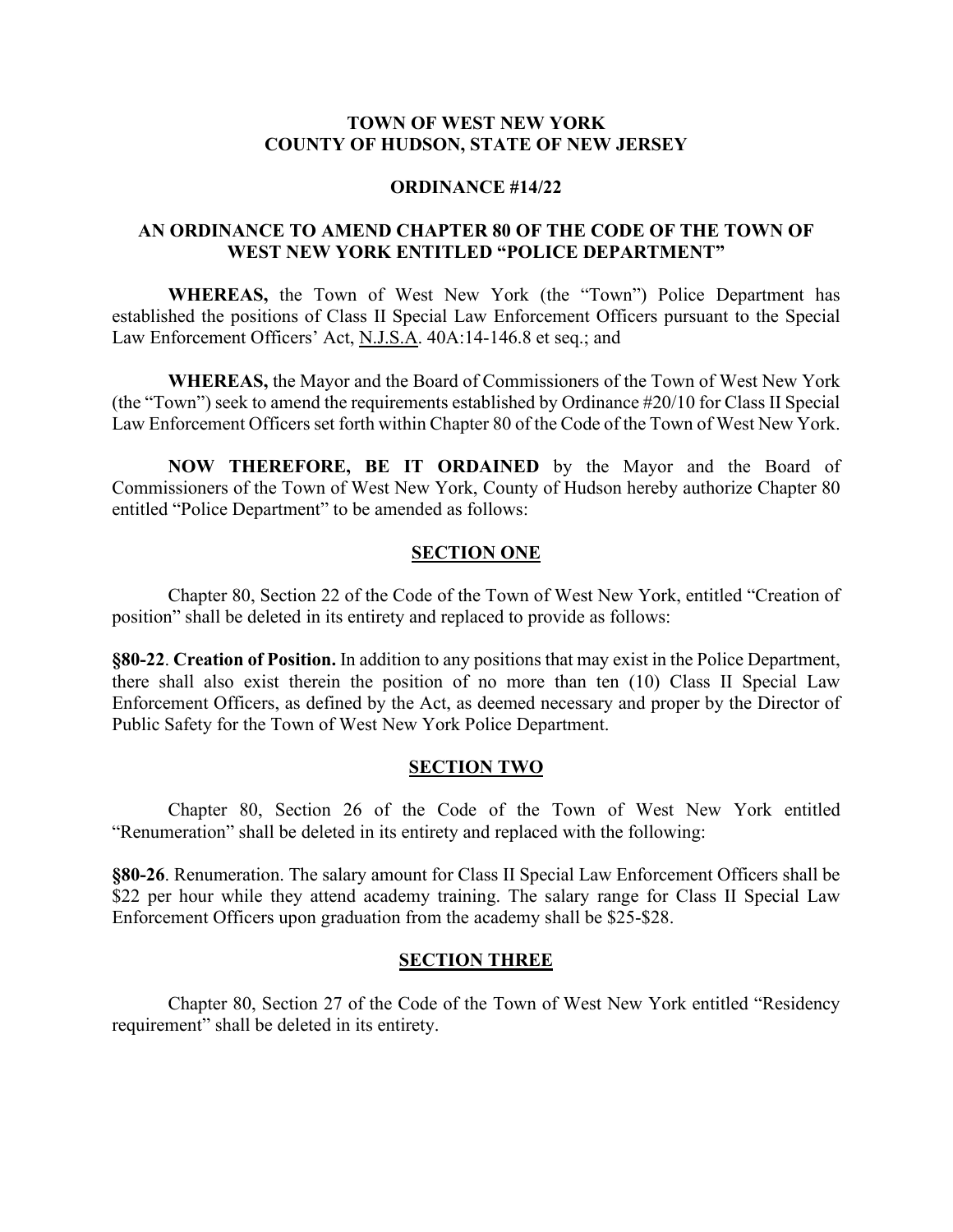## **SECTION FOUR**

**Severability**. If any term or provision of this Ordinance is held to be illegal, invalid, or unenforceable by a court of competent jurisdiction, in whole or in part, such determination shall not affect the validity of the remaining terms and provisions of this Ordinance.

# **SECTION FIVE**

**Repealer**. To the extent that any provision of the Code of the Town of West New York is found to conflict with this Ordinance, in whole or in part, this Ordinance shall control.

## **SECTION SIX**

In order to avoid accidental repeal of existing provisions, the Town Clerk and the Corporation Counsel are hereby authorized to change any chapter numbers, article numbers and/or section numbers in the event that the codification of this Ordinance reveals that there is a conflict between those numbers and the existing Code.

## **SECTION SEVEN**

**Codification.** The Town Clerk and/or Corporation Counsel shall have this Ordinance incorporated in the official copies of the Code of the Town of West New York. The Town Clerk and/or the Corporation Counsel be and are hereby authorized and directed to correct any typographical error in this Ordinance and change any heading, chapter numbers, article numbers and section numbers in the event that the codification of this Ordinance reveals that there is a conflict between those headings and numbers and existing provisions of the Code of the Town, or as they may otherwise deem appropriate, even if the headings, chapter numbers, article numbers and section numbers thus modified are otherwise provided for in this Ordinance.

#### **SECTION EIGHT**

This Ordinance shall take effect upon passage and publication as required by law.

# **SUMMARY OF ORDINANCE**

This Ordinance amends the requirements to be eligible for employment as a Class II Special Law Enforcement Officer with the Town of West New York Police Department.

**Introduced: June 22, 2022 Adopted:**